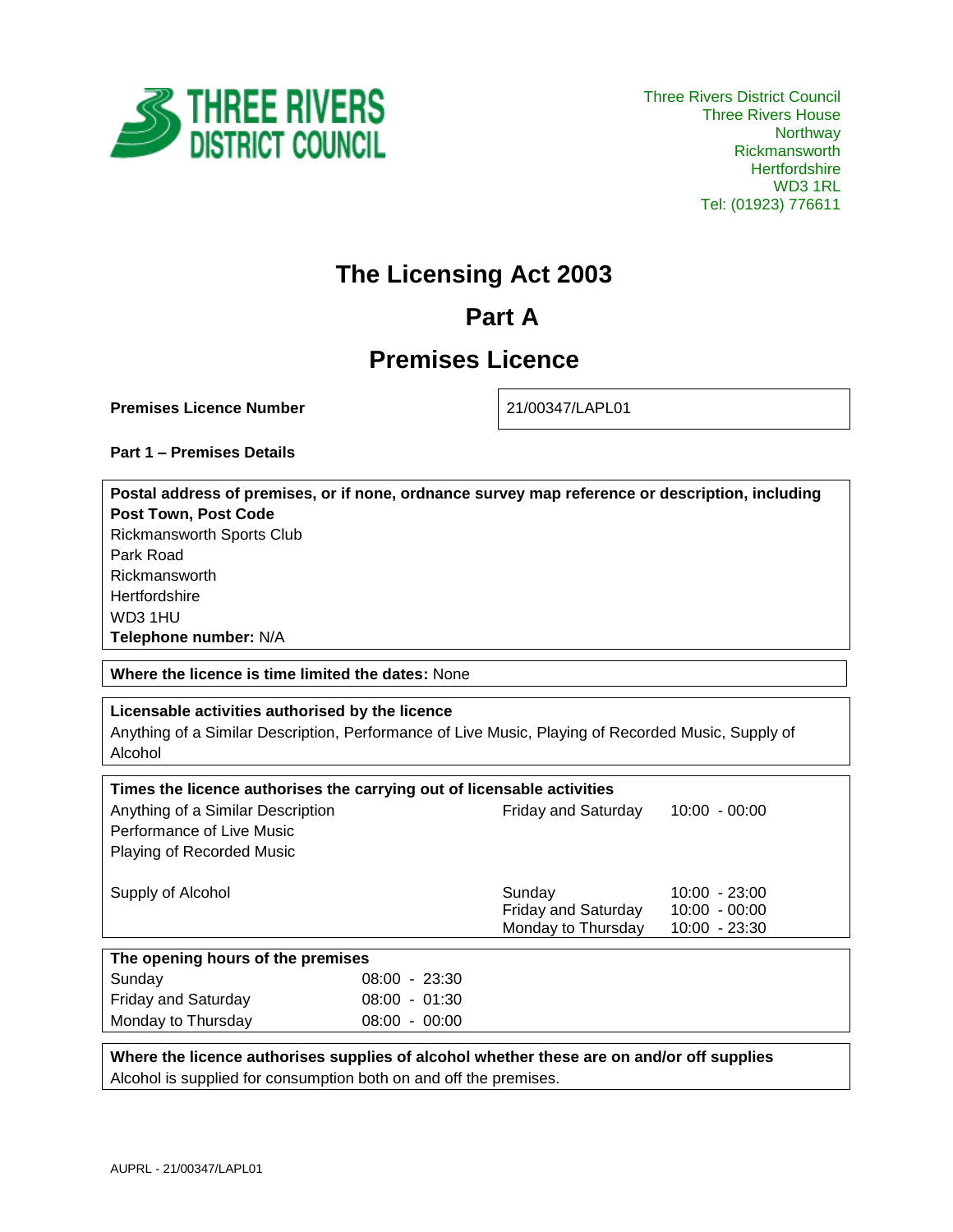#### **Part 2**

**Name, (registered) address, telephone number and email (where relevant) of holder of premises licence** Mr Paul Victor Blackwell C/O Rickmansworth Sports Club Park Road Rickmansworth **Hertfordshire** WD3 1HU Email

**Registered number of holder, for example company number, charity number (where applicable)** N/A

**Name, address and telephone number of designated premises supervisor where the premises licence authorises for the supply of alcohol**

Mrs Tina Wakeling

**Personal licence number and issuing authority of personal licence held by designated premises supervisor where the premises licence authorises for the supply of alcohol Personal licence number: 21/00157 21/00157 Licensing Authority:** 

Date of Issue 10 August 2021

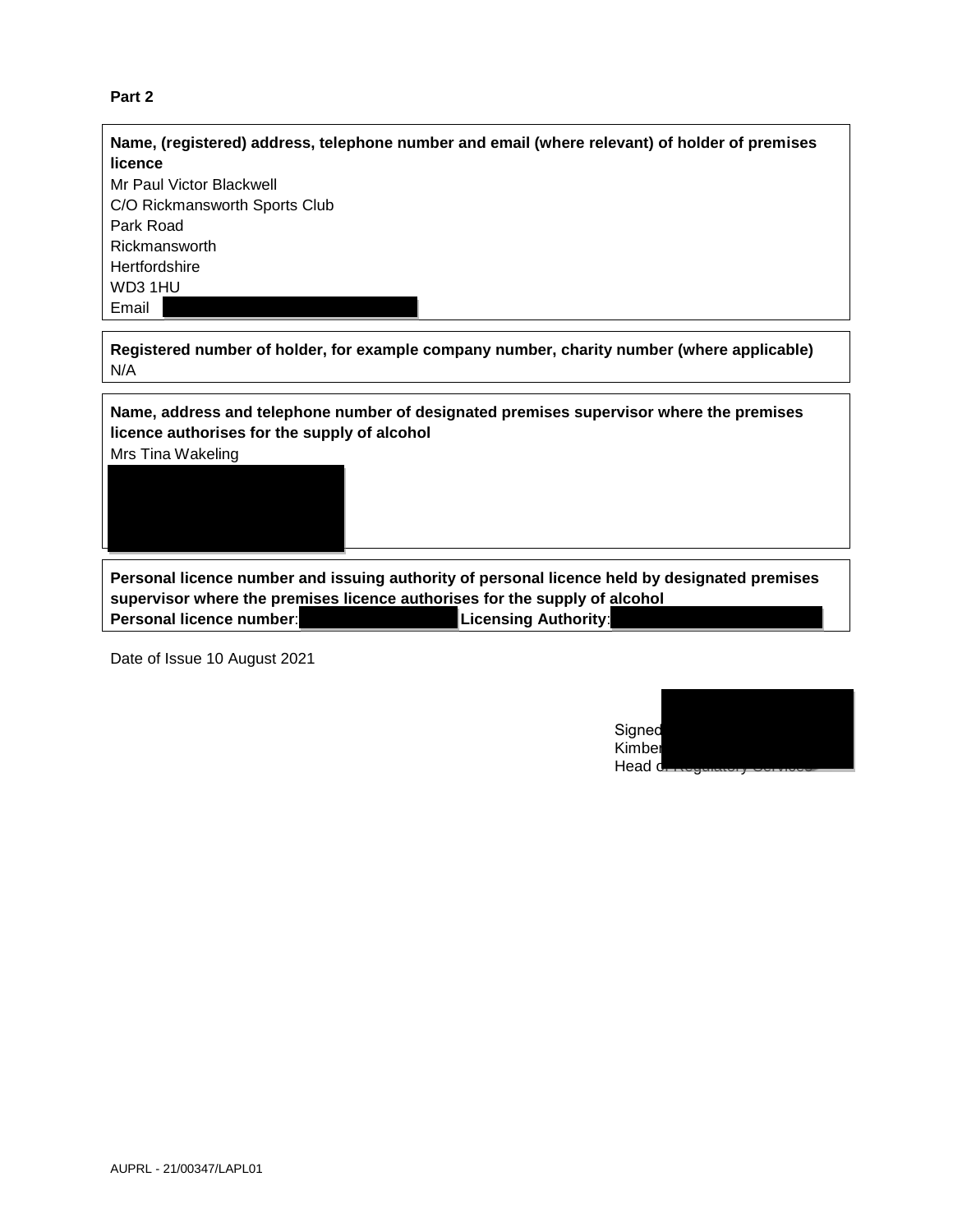#### **Annex 1 – Mandatory conditions**

For the purposes of this schedule "the act" means the Licensing Act 2003

"Anti-Social Behaviour" has the meaning given in Section 36 of the Anti-Social Behaviour Act 2003;

"Disability" has the meaning given in section 1 if the Disability Discrimination Act 1995;

"Relevant Premises" has the meaning given in paragraphs (a) and (b) of the definition in section 153(4) of the Act (the relevant parts of which are attached to this licence).

Mandatory Condition - s19 of the Licensing Act 2003

No supply of alcohol may be made under the premises licence;

- (a) at a time when there is no designated premises supervisor in respect of the premises licence, or
- ( b) at a time when the designated premises supervisor does not hold a personal licence or his personal licence is suspended.
- Every supply of alcohol under the premises licence must be made by person who holds a personal licence.
- MANDATORY CONDITONS SPECIFIED BY THE LICENSING ACT2006 (MANDATORY LICENING CONDITIONS) ORDER 2010 AS AMENDED BY THE LICESNING ACT 2003 (MANDATORY CONDITIONS) (AMENDMENT) ORDER 2014:

#### **Mandatory Condition 1**

- (1) The responsible person must ensure that staff on relevant premises do not carry out, arrange or participate in any irresponsible promotions in relation to the premises.
- (2) In this paragraph, an irresponsible promotion means any one or more of the following activities, or substantially similar activities, carried on for the purpose of encouraging the sale or supply of alcohol for consumption on the premises—

(a) games or other activities which require or encourage, or are designed to require or encourage, individuals to—

(i) drink a quantity of alcohol within a time limit (other than to drink alcohol sold or supplied on the premises before the cessation of the period in which the responsible person is authorised to sell or supply alcohol), or

(ii) drink as much alcohol as possible (whether within a time limit or otherwise);

(b) provision of unlimited or unspecified quantities of alcohol free or for a fixed or discounted fee to the public or to a group defined by a particular characteristic in a manner which carries a significant risk of undermining a licensing objective;

(c) provision of free or discounted alcohol or any other thing as a prize to encourage or reward the purchase and consumption of alcohol over a period of 24 hours or less in a manner which carries a significant risk of undermining a licensing objective;

(d) selling or supplying alcohol in association with promotional posters or flyers on, or in the vicinity of, the premises which can reasonably be considered to condone, encourage or glamorise antisocial behaviour or to refer to the effects of drunkenness in any favourable manner;1. A relevant person shall ensure that no alcohol is sold or supplied for consumption on or off the premises for a price which is less than the permitted price.

(e) dispensing alcohol directly by one person into the mouth of another (other than where that other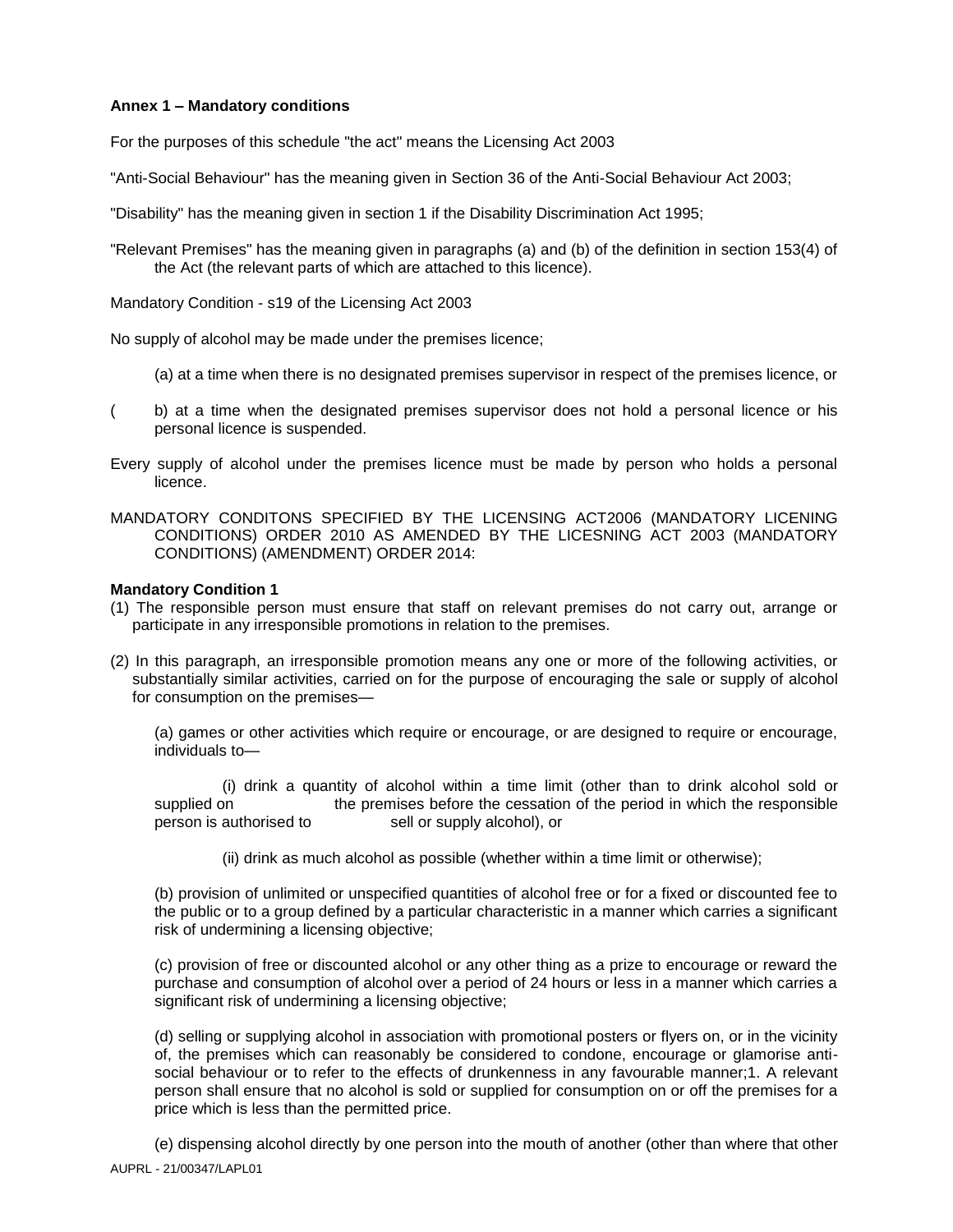person is unable to drink without assistance by reason of disability).

#### **Mandatory Condition 2**

The responsible person must ensure that free potable water is provided on request to customers where it is reasonably available.

#### **Mandatory Condition 3**

- (1) The premises licence holder or club premises certificate holder must ensure that an age verification policy is adopted in respect of the premises in relation to the sale or supply of alcohol.
- (2) The designated premises supervisor in relation to the premises licence must ensure that the supply of alcohol at the premises is carried on in accordance with the age verification policy.
- (3) The policy must require individuals who appear to the responsible person to be under 18 years of age (or such older age as may be specified in the policy) to produce on request, before being served alcohol, identification bearing their photograph, date of birth and either—
	- (a) a holographic mark, or
	- (b) an ultraviolet feature.

#### **Mandatory Condition 4**

The responsible person must ensure that—

(a) where any of the following alcoholic drinks is sold or supplied for consumption on the premises (other than alcoholic drinks sold or supplied having been made up in advance ready for sale or supply in a securely closed container) it is available to customers in the following measures—

(i) beer or cider: ½ pint;

(ii) gin, rum, vodka or whisky: 25 ml or 35 ml; and

(iii) still wine in a glass: 125 ml;

(b) these measures are displayed in a menu, price list or other printed material which is available to customers on the premises; and

(c) where a customer does not in relation to a sale of alcohol specify the quantity of alcohol to be sold, the customer is made aware that these measures are available."

#### **Mandatory Condition 5**

1. A relevant person shall ensure that no alcohol is sold or supplied for consumption on or off the premises for a price which is less than the permitted price.

- 2. For the purposes of the condition set out in paragraph 1—
	- (a) "duty" is to be construed in accordance with the Alcoholic Liquor Duties Act 1979(a);

(b) "permitted price" is the price found by applying the formula—

 $P = D + (D \times V)$ 

where—

(i) P is the permitted price,

(ii) D is the amount of duty chargeable in relation to the alcohol as if the duty were charged on the date of the sale or supply of the alcohol, and

(iii) V is the rate of value added tax chargeable in relation to the alcohol as if the value added tax were charged on the date of the sale or supply of the alcohol;

(c) "relevant person" means, in relation to premises in respect of which there is in force a premises licence—

- (i) the holder of the premises licence,
- (ii) the designated premises supervisor (if any) in respect of such a licence, or
- (iii) the personal licence holder who makes or authorises a supply of alcohol under such a licence:
-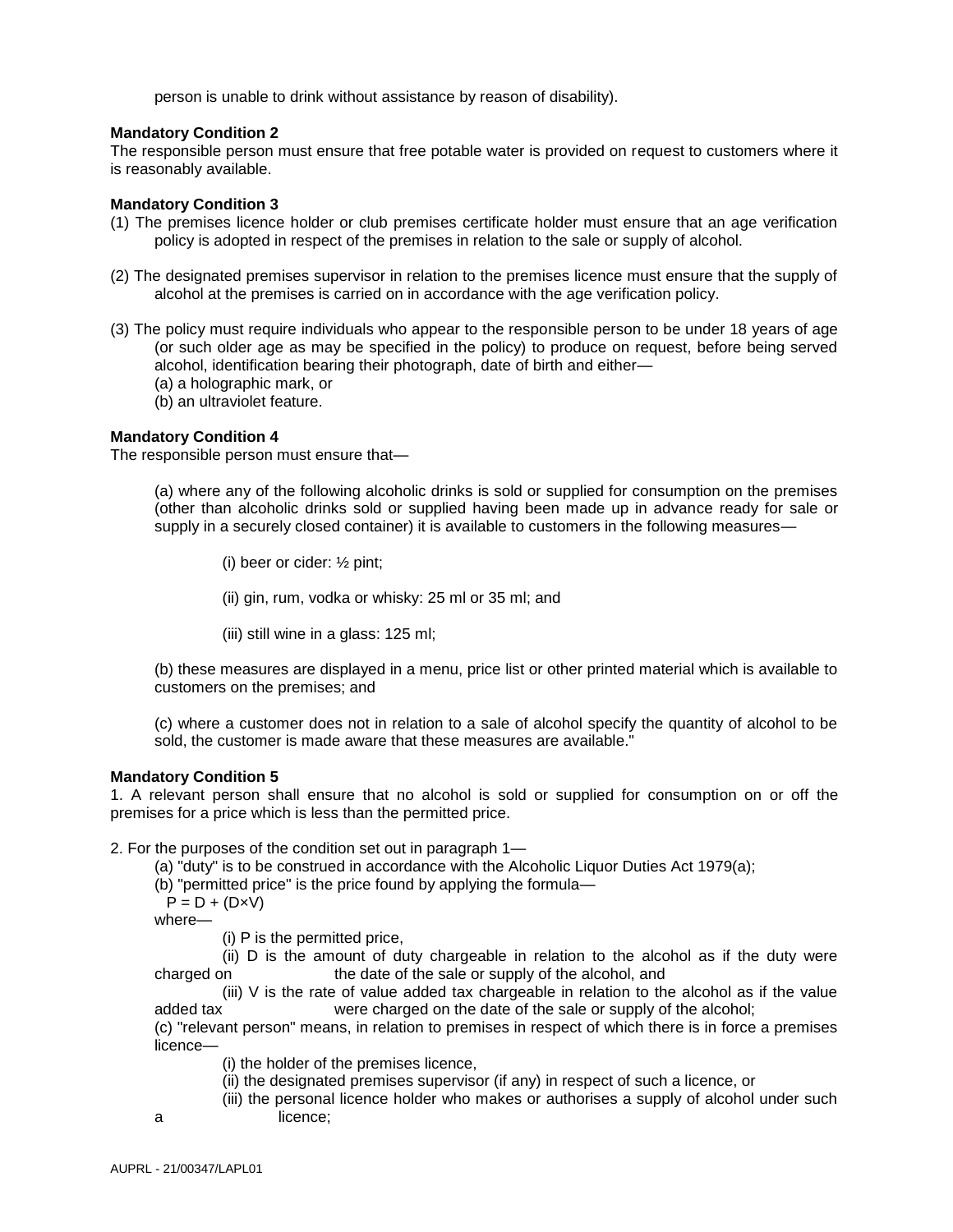(d) "relevant person" means, in relation to premises in respect of which there is in force a club premises certificate, any member or officer of the club present on the premises in a capacity which enables the member or officer to prevent the supply in question; and

(e) "valued added tax" means value added tax charged in accordance with the Value Added Tax Act 1994(a).

3. Where the permitted price given by Paragraph (b) of paragraph 2 would (apart from this paragraph) not be a whole number of pennies, the price given by that sub-paragraph shall be taken to be the price actually given by that sub-paragraph rounded up to the nearest penny.

4. (1) Sub-paragraph (2) applies where the permitted price given by Paragraph (b) of paragraph 2 on a day ("the first day") would be different from the permitted price on the next day ("the second day") as a result of a change to the rate of duty or value added tax.

(2) The permitted price which would apply on the first day applies to sales or supplies of alcohol which take place before the expiry of the period of 14 days beginning on the second day.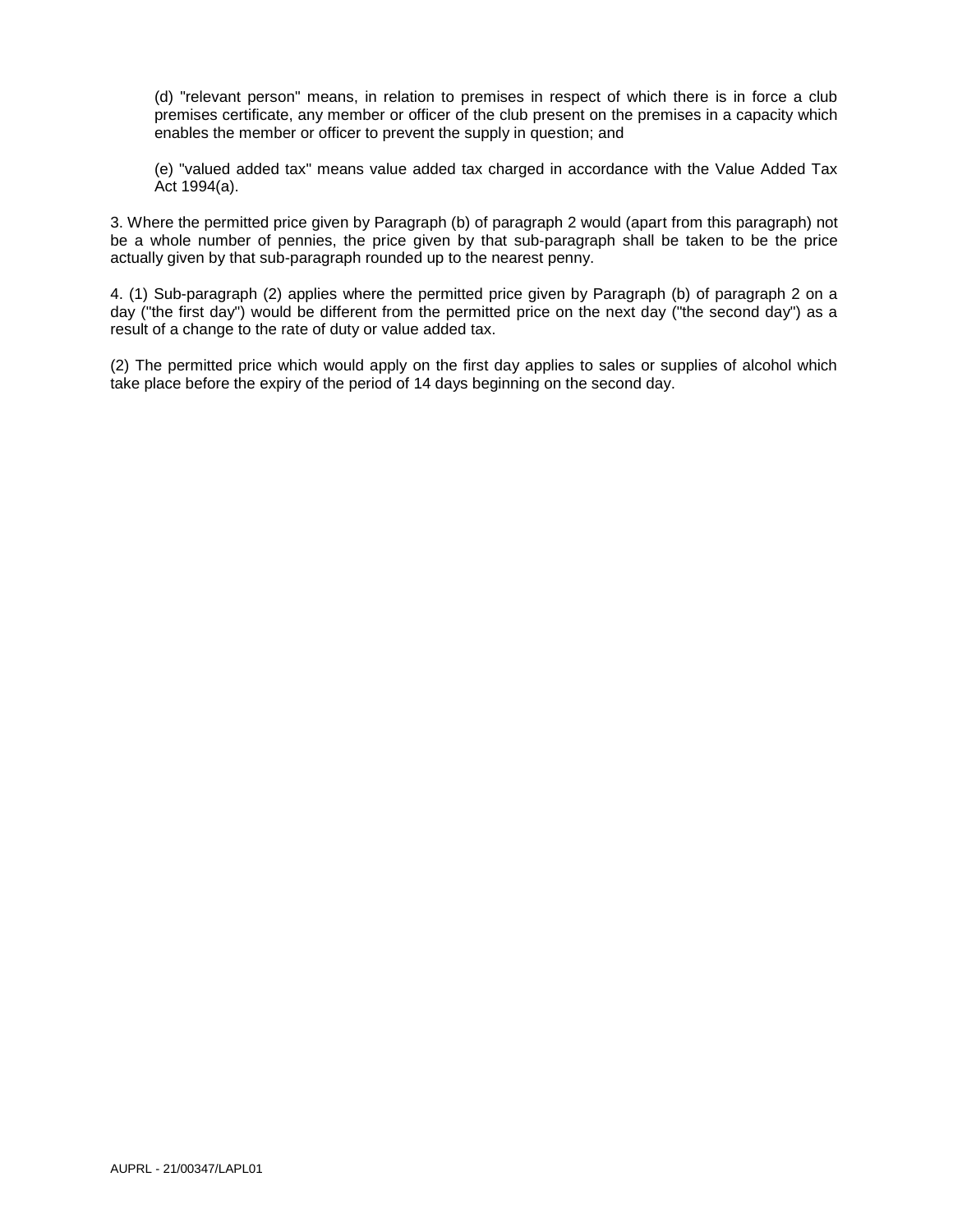#### **Annex 2 – Conditions consistent with the Operating Schedule**

1. The Car Park shall be lit in the evenings when the premises is open, notices will be displayed reminding customers to leave quietly

2. Notices shall be displayed at the exits of the Clubhouse and in the car park reminding customers to leave the premises quickly and quietly

- 3. Disorderly behaviour will not be tolerated and anyone displaying such behaviour will be required to leave
- 4. The premises will be maintained and monitored to ensure there are no safety concerns

5. Ensure that noise levels are kept within an acceptable level for any amplified music, with regular patrols of the boundary of the property

6. External doors shall be kept shut during regulated entertainment except for access and egress

7. The entrance of any occasional Marquee is positioned facing the Clubhouse

8. Immediate steps will be taken to reduce the level of noise to ensure it is not heard beyond the boundary of the licensed premises, or in the event that a complaint of noise is received from a local resident